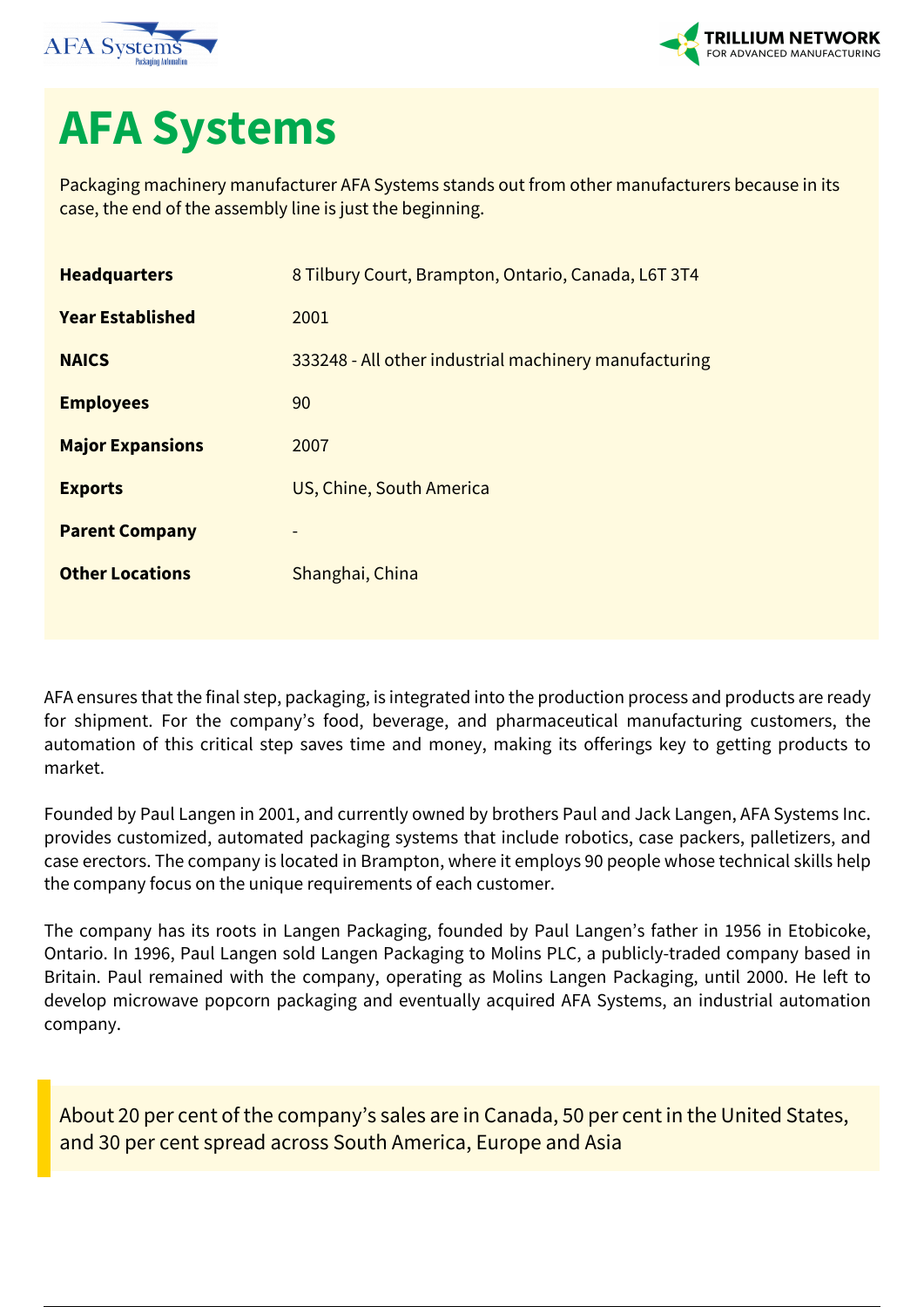



In 2002, AFA acquired Nordale Packaging and its end-of-line carton making and case packing capability, making AFA a full-service packaging automation company offering products and services. The company continued to expand, and it moved to its current location in Brampton in 2007, with a second office located in Shanghai, China.

Proximity to Pearson International Airport and the well developed GTA supply chain allows AFA to export 80 per cent of its products outside of Canada. About 20 per cent of the company's sales are in Canada, 50 per cent in the United States, and 30 per cent spread across South America, Europe and Asia. Large consumer products companies including Kellogg's, General Mills, Kimberley-Clark and Clorox are among the Fortune 1000 companies making up 80 per cent of AFA's customers. The remaining 20 per cent are smaller manufacturers looking for engineer-to-order builds.

The current workforce is comprised of a diverse group of tenured employees who have developed their skills through many years of experience... Replacing tenured workers nearing retirement requires a focused investment by the company

The business depends on well developed logistics systems to ensure that complex equipment is not damaged during shipment. In addition to the supply chain benefits, AFA's move to Brampton in 2007 brought it closer to the talent it hopes to attract. The area is home to other advanced manufacturing companies including a competitor in the packaging industry. AFA hopes that its customer-focused, familyowned culture will attract skilled tradespeople. The current workforce is comprised of a diverse group of tenured employees who have developed their skills through many years of experience. About 90 per cent of employees were born outside of Canada. Many of them previously worked at AFA Systems' competitor companies and brought relevant experience to the company.

Replacing tenured workers nearing retirement requires a focused investment by the company. Nearly half of the employees are electrical and mechanical engineers. Their experience takes years to replace, even with well-qualified engineering and trades program graduates. A co-op program invites engineers from many different GTA colleges and universities including Sheridan College and the University of Waterloo to gain exposure to the company and its culture, and AFA hopes to retain high-potential students on a fulltime basis upon graduation. Convincing engineering students to choose machining over software is an ongoing challenge for AFA and its advanced manufacturing peer companies.

AFA's value proposition is its ability to develop custom solutions for its customers. The primary focus on the sales staff is to attend international trade shows, spending time with local customers, agents and distributors. As the traditional food, beverage and pharmaceutical customer base continues to grow, their automation needs grow with them. Each response to requests for proposals offers an innovative solution that addresses the unique needs of the customer. The company continues to introduce new product lines that improve operating efficiency by robotically feeding, packing, sealing and palletizing products.

AFA invested in the research and development required to build the solution. Clearwater Seafoods now runs this product on two lines, with packaging that has resulted in major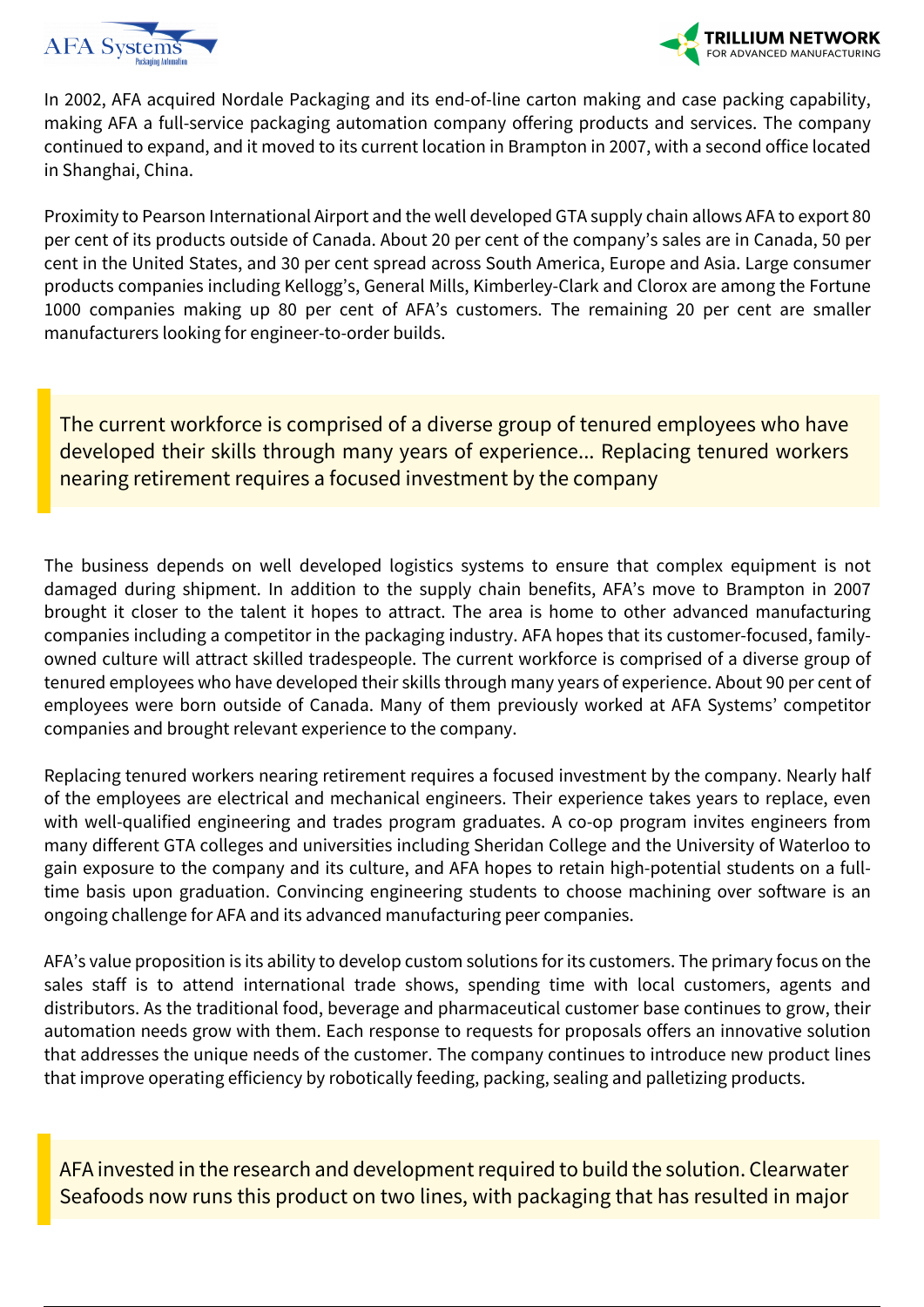



savings in shipping costs for the company

A focus on design has benefitted AFA's Canadian and global customers. When Clearwater Seafoods in Newfoundland wanted to reduce shipping costs by fitting bags of surf clams into smaller boxes, it looked to North American and European suppliers, none of which could meet this need. AFA invested in the research and development required to build the solution. Clearwater Seafoods now runs this product on two lines, with packaging that has resulted in major savings in shipping costs for the company.

A global example of a customer-driven solution comes from a Chinese manufacturer of health tonics looking for a way to package liquids in 100ml bottles, 50 to a carton that could convert to a tray once opened. AFA designed a new machine assembly. Six AFA Systems robots are part of a complex system that accomplishes all of the customer's requirements within a 30 square foot area, about half the space typically needed for a multi-machine solution.

One of the services AFA offers is training of customers' machine operators and technicians. The Association of Professional Engineers of Ontario authorized the company to offer professional engineering services

On the services side, AFA technicians help customers improve their performance by integrating, rebuilding and retrofitting existing equipment. One of the services AFA offers is training of customers' machine operators and technicians. The Association of Professional Engineers of Ontario authorized the company to offer professional engineering services. The customer training program is certified by the Packaging Machinery Manufacturers Institute, a U.S.-based organization that connects packaging suppliers with manufacturers of goods.

AFA competes with other large-scale global automation companies, primarily from the United States, Germany and Italy. China is emerging as a supplier of lower-priced machines that are more difficult to integrate into existing automated processes. Again, customization is AFA's differentiator. The industry has focused on developing standard equipment and encouraging the customer to adjust its processes to suit the machine. AFA prefers to look at the customer's existing processes and engineer a solution that will fit the business requirement. The company has incorporated the use of digital twins to virtually replicate how solutions align with customer's unique requirements.

Two emerging business opportunities for AFA stem from the changing needs brought about by the global pandemic. Producers of personal protective equipment are looking for automated packaging solutions to help meet the vast demand for products; AFA is well-positioned to help. AFA also hopes to expand its footprint in large warehouses, predicting that packaging automation could replace up to 40 operators in major distribution centres such as those scattered throughout the Brampton area.

No matter where the future takes the company, AFA is proud of its diversity, its family-owned culture, and